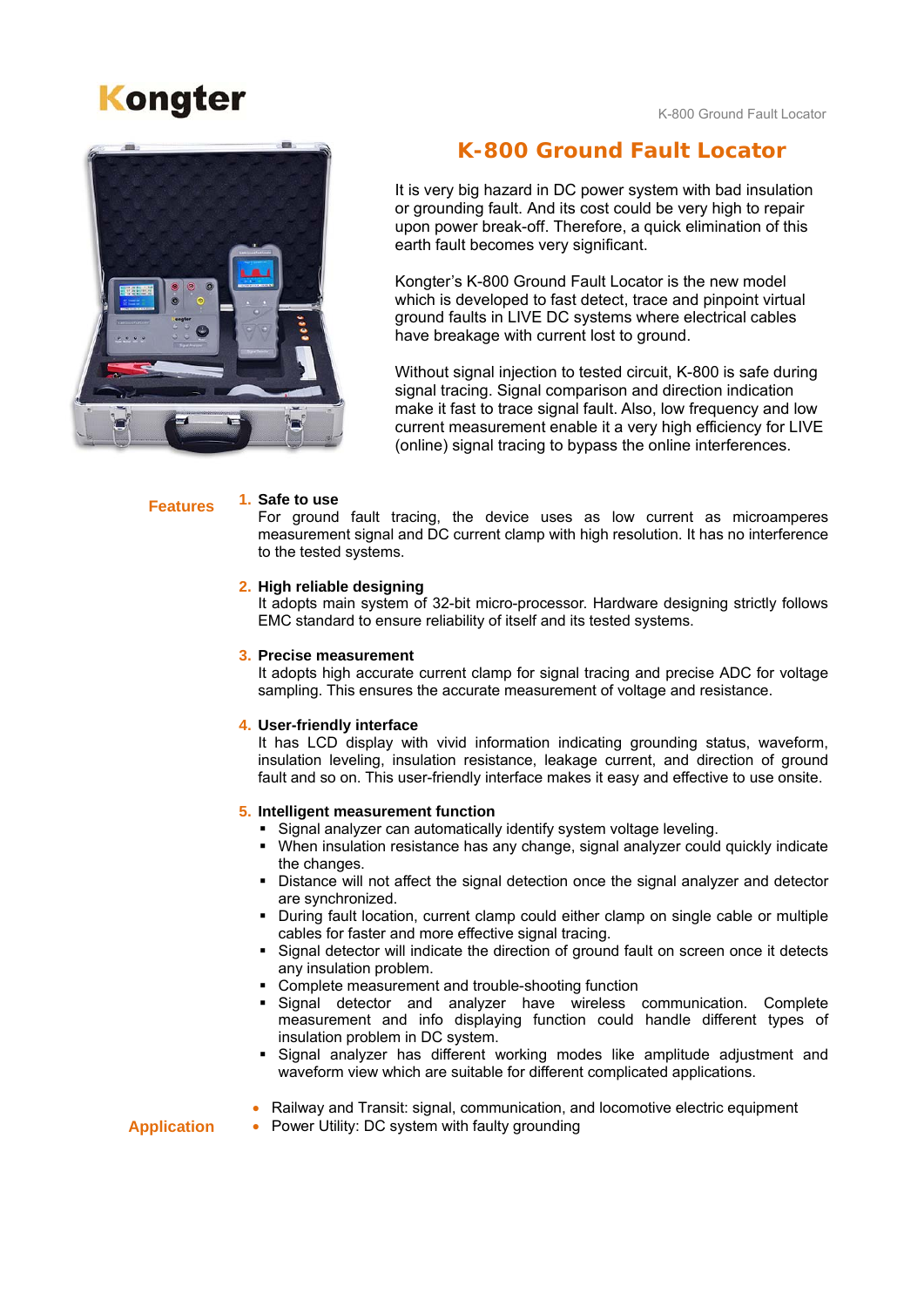## **Kongter** Kongter **Kang Locator** K-800 Ground Fault Locator

- Industrial Facilities: electric safety equipment for general power distribution applications
- Telecommunication: electronic equipment with faulty grounding

### **Functions**

- Measures voltage between DC system and ground ranging from 0 to 300V.
- Measures grounding resistance up to 999KΩ for both busbars and each branch circuit
- It detects and measures AC voltage which interrupts in DC system. Detection range is from 0 to 288V.
- It performs the function as accurate current meter with resolution up to 0.01mA.
- Arrow indication effectively helps users trace the signal and pinpoint the ground fault.
- Waveform display for tested circuit, indicating insulation status and current changes in tested circuit, it help users fast and effectively locate the point with grounding fault.
- It tests and displays distributed capacitance in the system in real time.
- Fast signal positioning for the point of ground fault for both negative and positive busbars with the help of waveform and signal direction.
- Signal analyzer has different working modes like amplitude adjustment and waveform view which are very helpful for signal fault location in high resistance grounding.
- The analyzing function of signal frequency spectrum effectively helps extract the testing signal amplitude which makes measurement more accurate.

### **Technical**

#### **Signal analyzer specification: Specification**

- Operation environment
	- Working power: DC40V-300V
	- Temperature: -20℃—55℃
	- Humility:0—90%
- DC voltage measurement
	- Measurement range:0-300V
	- Resolution: 0.1VAccuracy: 0.2%
- AC voltage measurement
	- Measurement range: 0-300V
	- Resolution: 0.1V
	- Accuracy: 0.5% Signal Analyzer
- **Insulation resistance measurement** 
	- Measurement range: 0-999.9KΩ
	- Resolution: 0.1KΩ
	- Accuracy: ≤±5%
- **Measurement Bridge:** 
	- Adjustment range: 0mA, 0.25mA, 0.5mA, 1mA, 2mA & 4mA (Optional)
	- Frequency range: 0.25Hz
- Grounding detection range: up to 200KΩ
- Distributed capacitance measurement
	- Measurement range: 0-999uF
- **Measurement waveform: square wave & sine wave**
- Working mode: compulsory signal & automatic signal
- Display: 320x240 pixels TFT
- Power supply: powered by tested circuit
- Weight and dimension: 0.448kg, 200\*145\*75mm

### **Signal detector specification**

- **Grounding resistance measurement Signal Detector** Signal Detector
	- Measurement range: 0-500KΩ
	- Resolution: 0.1KΩ